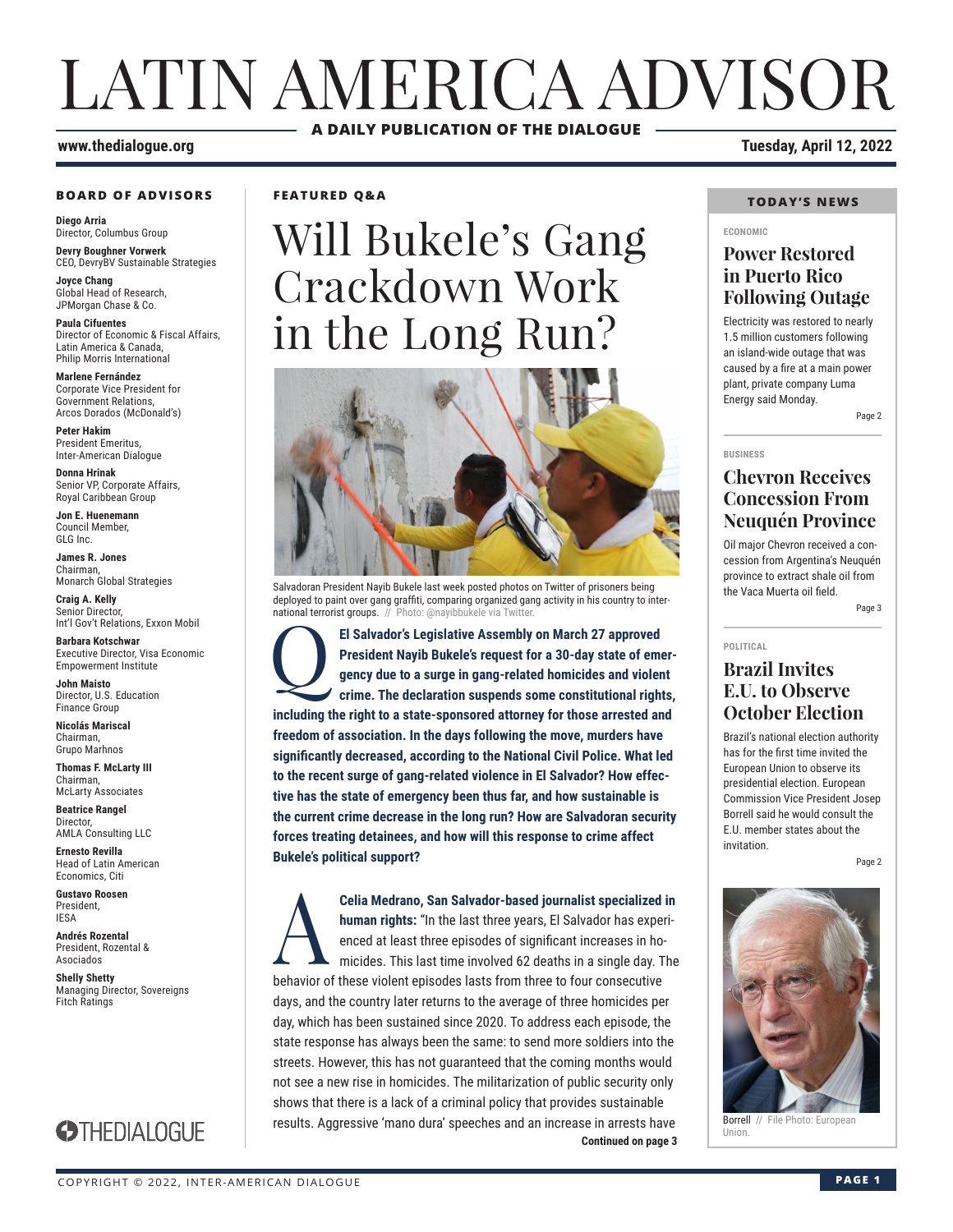#### **POLITICAL NEWS**

## Brazil Invites E.U. to Monitor October Presidential Election

Brazil's national election authority told Reuters on Monday that it invited observers from the European Union to monitor the country's presidential election in October. Brazil has never before invited the European Union to observe one of its elections. The invitation comes as President Jair Bolsonaro, who is seeking re-election and trails former President Luiz Inácio Lula da Silva in polls, has questioned the validity of the country's voting system, leading to concerns that he will refuse to accept the results if he loses. European Commission Vice President Josep Borrell thanked Brazil's Supreme Electoral Court, or TSE, for the invitation and said he had to consult the 27 member states of the bloc and the European Parliament about it, Reuters reported, citing an unnamed person with knowledge of the matter. The European Union is planning to send officials to Brazil next month in order to gather information in order to make a decision on whether to send observers. The European Union's embassy in Brasília declined to comment to Reuters on the matter, and Bolsonaro's office did not immediately respond to the wire service's request for comment. The Brazilian elections authority also told Reuters that it invited observers from groups including the Organization of American States, the Carter Center, the Mercosur trade bloc and the International Foundation for Electoral Systems. The TSE is still in talks with those groups about election observation missions, it said. "The OAS has been invited before to observe the 2018 and 2020 elections. This year we are inviting other institutions," an unnamed TSE source told the wire service. Recent polls have shown Lula with a lead of as many as 14 percentage points ahead of Bolsonaro, who has recently renewed attacks on the country's voting system. If Brazilians' economic situation improves, "Bolsonaro has a chance of closing the gap with Lula and, if the count is close, calling fraud," Amanda Mattingly, a security fellow at the Truman National Security Project, told the Advisor in a **[Q&A](https://www.thedialogue.org/wp-content/uploads/2022/04/LAA220408.pdf)** published Friday. "Bolsonaro has done much to undermine Brazil's electoral system already," she added.

### **ECONOMIC NEWS**

## Power Restored in Puerto Rico After Island-Wide Outage

Electricity was restored to nearly 1.5 million customers across Puerto Rico following an island-wide outage that began nearly five days earlier following a fire at a main power plant, private company Luma Energy said Monday, the Associated Press reported. Officials are now investigating what led to the failure of a circuit breaker at a substation of the Costa Sur power plant in the southern part of the U.S. territory, which led to the fire, the wire service reported. The power station is one of main four power plants in Puerto Rico. "I know many in Puerto Rico are asking, 'How is it that this happened?'" said Luma CEO Wayne Stensby, the AP reported. "There's no question the electricity grid in Puerto Rico is incredibly fragile." [Editor's note: See related **[Q&A](https://www.thedialogue.org/wp-content/uploads/2021/07/LEA210702.pdf)** in the July 2, 2021 issue of the Energy Advisor.]

### **BUSINESS NEWS**

## Brazil's Stark Bank Receives \$45 Million in Venture Capital

Brazil's Stark Bank on Monday said it received a \$45 million investment led by venture capital funds including Ribbit Capital, Lachy Groom and Bezos Expeditions, which is led by Amazon founder Jeff Bezos, Reuters reported. Created in 2018 by entrepreneur Rafael Stark, Stark Bank raised \$13 million from venture capital investors in an initial round four months ago.

#### **NEWS BRIEFS**

### **Mexican Truck Drivers Block Bridges to U.S. in Protest of Texas Order**

Mexican truck drivers blocked two border crossings between Mexico and the U.S. state of Texas in protest of an order by Texas Governor Greg Abbott for more stringent inspections of vehicles, which have slowed commercial crossings, Reuters reported. Last week, Abbott ordered "enhanced safety inspections" of vehicles entering the United States in order to detect smuggling of people and contraband. The protests have blocked the border crossings between Ciudad Juárez and El Paso, Tex. and between Reynosa and Pharr, Tex.

## **Nubank Gets \$650 Million Credit Line to Expand in Mexico, Colombia**

São Paulo-based Nubank, one of the largest digital financial services platforms in the world, on Monday said it had obtained a credit line of \$650 million in order to expand in the Mexican and Colombian markets, where company operates under the name "Nu." In a statement, the company said the funds come from a three-year local-currency line of credit financed by Morgan Stanley, Citi, Goldman Sachs and HSBC, the underwriters for Nubank's initial public offering last year, in which the company raised approximately \$2.8 billion.

### **Chilean Government Announces Water Rationing in Santiago**

Chile on Monday announced an unprecedented plan to ration water in Santiago, a city of nearly six million people, Reuters reported. The government estimates that water availability in the country, which has entered a 13th consecutive year of drought, has dropped to 37 percent in the last 30 years, and could drop another 50 percent in northern and central Chile by 2060, according to the report.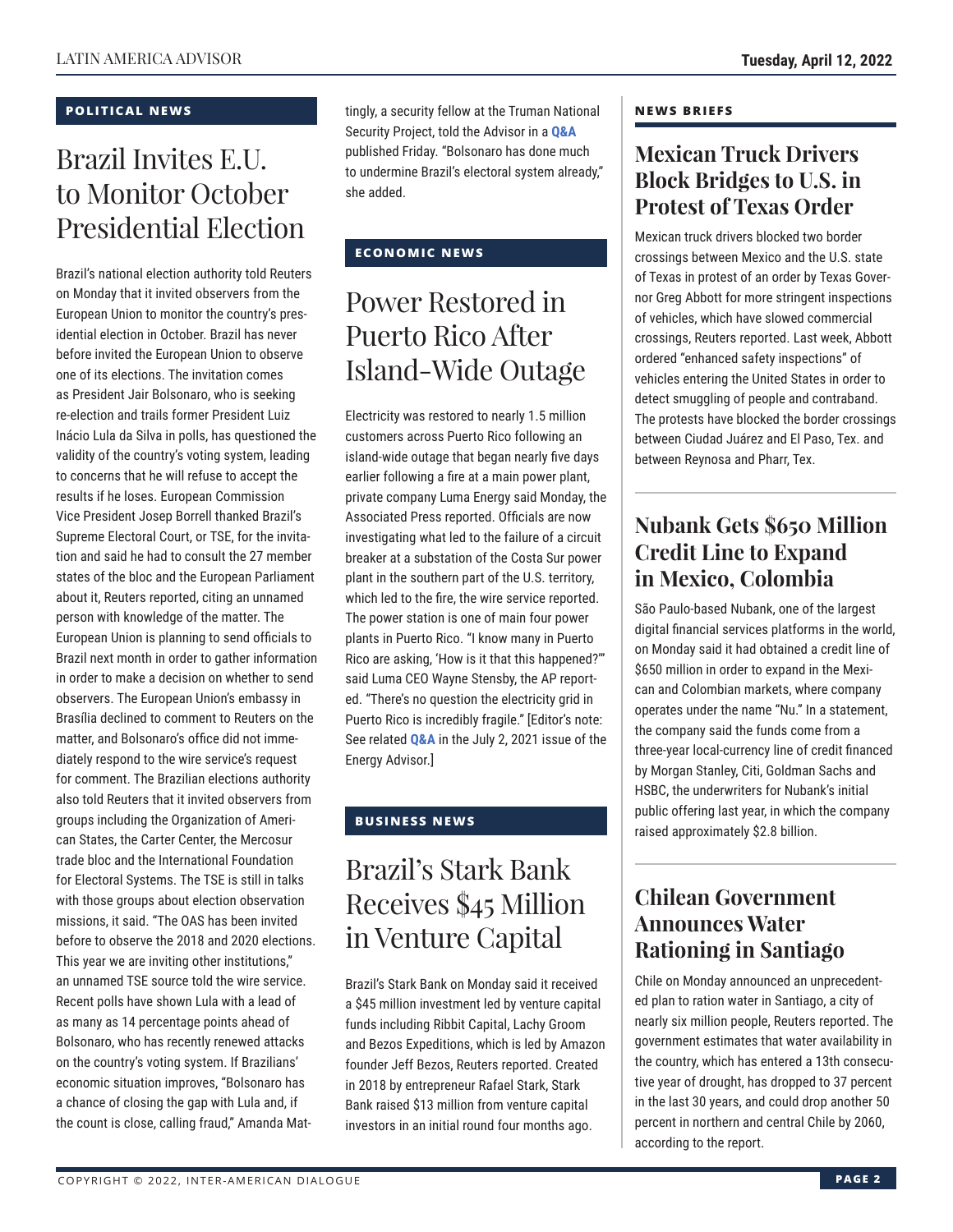The company says it is the first fintech in the country to offer services via the central bank's popular Pix electronic payment system to the corporate market through API. "We believe that Pix is the future of payments in Brazil," Stark said Monday, noting that 50 million Brazilians have taken up the Pix service since it launched less than two years ago. Stark Bank charges a fixed fee about 10 cents for each Pix transaction. Critics say the central bank's system needs more security and authentication protocols, however, due to high potential for scams and abuses. [Editor's note: See related **[Q&A](http://www.thedialogue.org/wp-content/uploads/2021/12/FSA211215.pdf)** in the Dec. 2-15 issue of the biweekly Financial Services Advisor.]

## Chevron Receives Concession From Argentine Province

Chevron received a concession to extract shale oil in Argentina's Vaca Muerta oil field, Reuters reported Monday, citing a local government statement. The oil major will invest \$78.7 million in the project, according to the government of the central Argentine province of Neuquén. The company received a concession to drill in the 282.8 square-kilometer El Trapial Este block, the wire service reported. "We are very excited to begin this new phase in our historic field, and we look forward to continuing to strengthen our commitment to the community and our presence in the country," Eric Dunning, Chevron's managing director in Latin America, said in a statement, Reuters reported. The oil company plans to invest about \$65.7 million to drill down to the shale deposit and create five horizontal wells. Chevron will invest an additional \$13 million in the infrastructure needed to conduct the fracking operation, Reuters reported. The Vaca Muerta shale formation, which is the size of Belgium, is the fourth-largest proven shale oil reserve in the world, the second largest for shale gas extraction. Its development is key for Argentina to reverse its massive energy deficit at a time when it needs to preserve its scarce central bank international reserves, according to Reuters. [Editor's note, see related **[Q&A](https://www.thedialogue.org/wp-content/uploads/2021/02/LEA210226.pdf)** in the Feb. 26, 2021 edition of the Energy Advisor.]

#### **FEATURED Q&A / Continued from page 1**

made headlines in Salvadoran newspapers since 2003. The state of emergency will hardly put an end to crime. Much more is spent on publicity and government propaganda. Punitive populism has been chosen, encouraging the stigmatization and criminalization against children and adolescents from the most excluded areas. The military budget has tripled, but health and education budgets have been reduced. Soldiers are the ones who decide who is a suspect and who is not, if a person will be deprived of their freedom for two weeks and if proof of work is enough to authorize a young person to leave a community subjected to a de facto state of emergency. This state violence and arbitrariness will only invoke more violence."

**Leonor Arteaga, program<br>director at the Due Proces<br>of Law Foundation: "Sever<br>experts believe the latest :<br>in violence oignale a fracture in the Bu director at the Due Process of Law Foundation:** "Several experts believe the latest surge in violence signals a fracture in the Bukele government's secret pact with gangs, which created a façade of security. The current state of emergency suspends several basic rights, including being informed of the charges against you, the right against self-incrimination and the right to a lawyer. Security forces have increased restrictions in many poor communities by flooding streets with police and military. They claim to have arrested more than 6,000 gang members and that homicides have ceased. However, there are reports of arbitrary civilian detentions and indiscriminate searches, which raise serious human rights concerns. Hundreds of people have sought information about detained loved ones, with little luck, and Bukele announced that 'terrorist' prisoners will be under lockdown with rationed food and water, which is considered torture under national and international law. The rise of violence in El Salvador must be addressed, and reducing homicides is essential for improving security, but Bukele's methods are insufficient. Many experts highlight that exclusively relying on homicide statistics as

security indicators does not address the underlying issue of gangs' stronghold. Quick-fix security 'gains' are short-lived; if violence starts again, another surge of migrants fleeing El Salvador could be one of many potential consequences. Bukele's policies indicate that his main concern is consolidating power instead of using democratic institutions to reduce crime. Despite condemnation, Bukele will likely maintain high approval ratings. He is a sharp communicator leveraging government-sponsored media to spread his messages and garner support against a weak political opposition. This might change in the future, and hopefully it won't be too late."

**Douglas Farah, president of IBI**<br> **Consultants:** "President Nayib<br>
Bukele's state of emergency<br>
is likely the final nail in the **Consultants:** "President Nayib Bukele's state of emergency is likely the final nail in the coffin of El Salvador's hard-won democratic process. Like the Ortega regime in Nicaragua, he militarized security and silenced dissent, the independent media and civil society by criminalizing virtually anything the government views as critical. The state of emergency has particularly harsh jail sentences for any reporting on the government's well-documented pact with the gangs and is renewable. Given Bukele's absolute control of the legislature and judiciary, there is no viable legal recourse for dissent. It is a return to the darkest days of El Salvador's tragic past. The cycle of spikes in gang violence in response to a breakdown of deals with the government is a well-established pattern since the first gang truce in 2012. Violence drops dramatically when a new agreement is reached. This cycle was repeated here and Bukele was able to seize the moment to intimidate and decapitate the opposition after new conditions were negotiated. The arrest of more than 5,000 suspected gang members with no evidence or investigation, the videos of school children being arrested and police brutalizing uncharged suspects show the cost of the power grab. Bukele

**Continued on page 4**